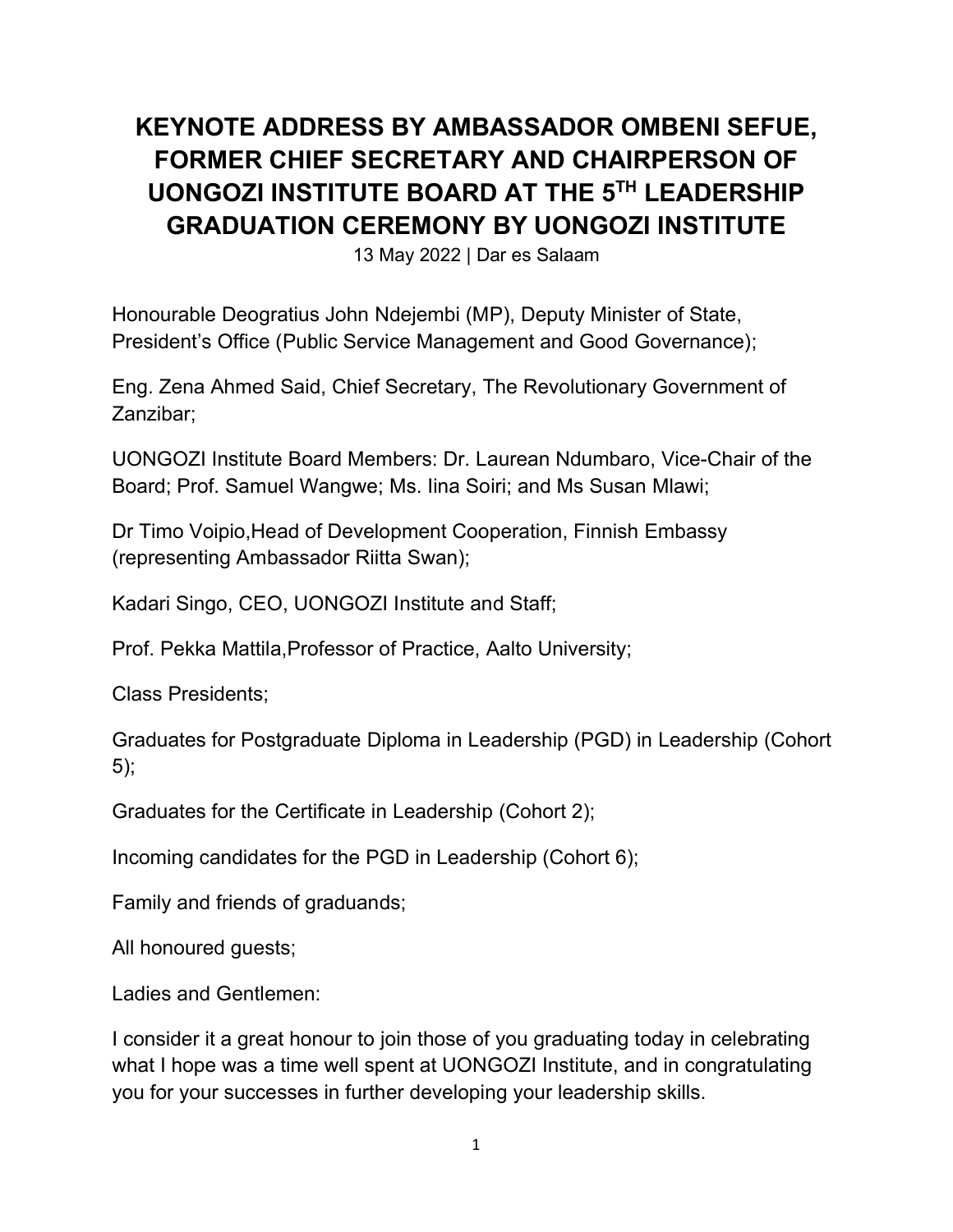There are those who believe leaders are born. There are those who believe leaders are made. For me, neither is 100% correct; there is some truth in each. That is why UONGOZI Institute is here.

At the launch of his autobiography on his 81<sup>st</sup> birthday, former President, the late Benjamin William Mkapa said:

A future leader could be born with natural leadership talents; yet even divinely bestowed qualities of leadership need nurturing and enhancement to make them relevant to contemporary challenges.

And I agree with him. However divinely gifted with leadership traits you are, UONGOZI Institute can still help you become a better leader.

For those of you graduating today, I trust you have been given what it takes to become better leaders. I believe you have received the specialised support you need to grow your strength and lessen your weaknesses. For, no one is ever perfect.

And remember: Programmes at UONGOZI Institute aim at "motivating participants to become better versions of themselves and apply knowledge gained to drive positive change."

I hope you all leave here equipped, inspired and motivated to become better leaders as intended.

## But **what is leadership**?

**Leading is about making a difference**. If you can't make a difference, and only keep the place open, and regardless of the big title you might have, in reality you are not a leader; and frankly, no one will ever remember that you were once there. And, of course, you would have wasted your time at UONGOZI Institute.

Truth is: Leadership is about **influence**, about **motivation**, about **inspiration**. It is not about the possession and wielding of power.

Some leaders can be intimidating, whether they intend to be that way or not. I was once told of a boss who when he says to his subordinates, "Sit down!" they don't even look for a chair.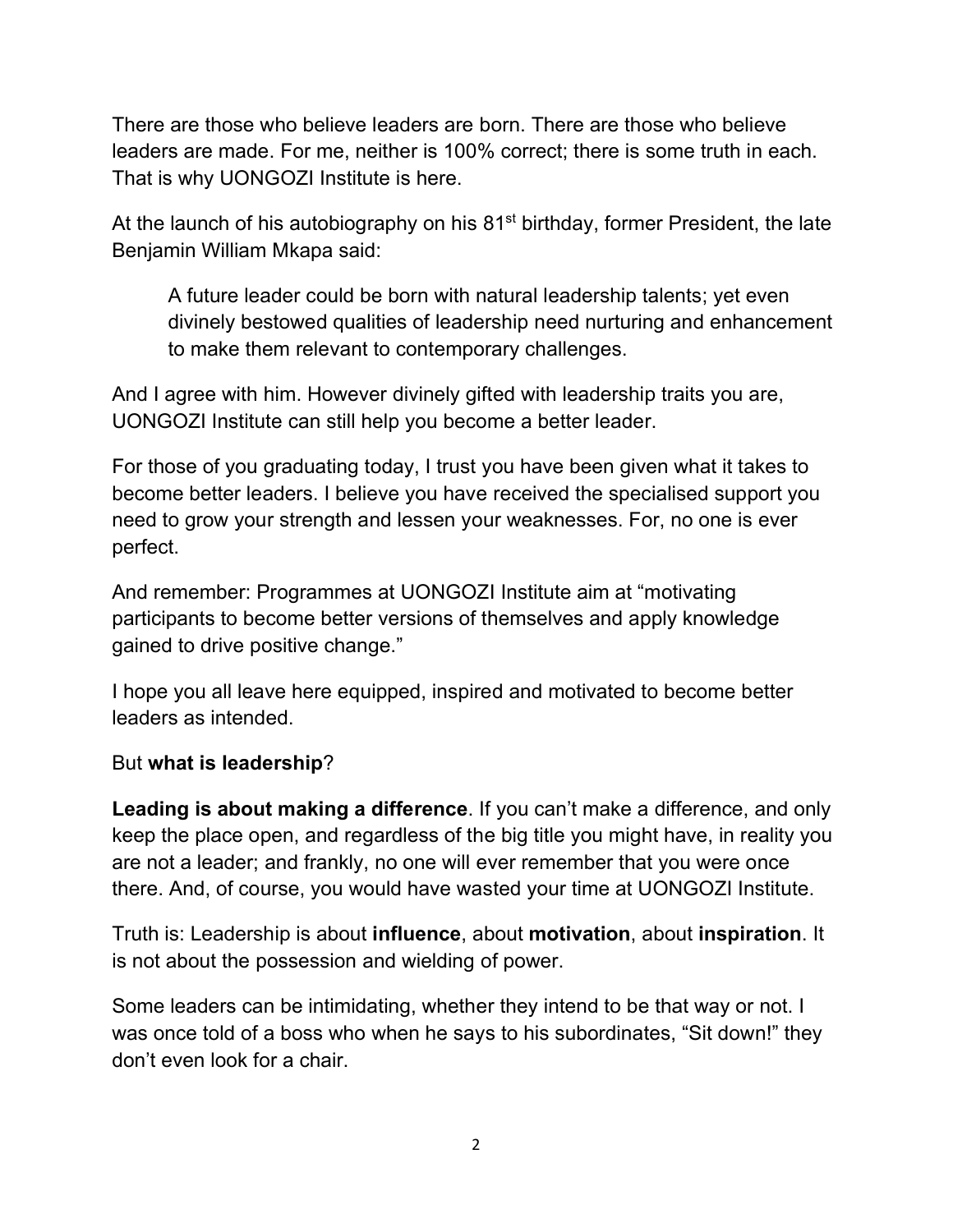But, the ability to inspire fear is not what makes a leader great or effective. Rather, it is the ability to inspire and motivate. Period. That is why a central pillar of programmes at UONGOZI Institute aims at imparting emotional intelligence and other soft skills to be able to do so.

Leadership is also about **bringing the best out of the people** around you. Remember: No one is completely useless*. "Hata maji machafu yanazima moto."* Even dirty water can put out a fire, so says a Swahili proverb.

I have experienced this in my leadership journey. There were times when I would be told that so and so is "completely useless"; only to find out later that they were not "useless" but that the best in them had never been nudged and helped to come out. With a little empathy, sensitivity, acknowledging effort and encouragement, creating mental space for them to grow, flourish and bear fruit, I was always amazed by what they eventually became.

A few leaders may have an inherent, naturally endowed capacity to bring the best out of subordinates. But, believe me, these would be a small minority, maybe not more than 10%. The majority would need to learn and relearn how to do this. I hope that UONGOZI Institute has been able to help you with this, opening up your perspective on what can bring the best out of different kinds of people in different circumstances.

Believe me: When eventually you leave your position, a few of your staff might remember you for the great mission statements you crafted, the goals you pursued and even accomplished. But the majority will sincerely and fondly remember you, not for those fine documents and performance results, important as they are, but for how you helped them unearth the talents and abilities even themselves were not aware of.

Good leadership is **ethical leadership**. And ethical leadership is much more than not breaking any laws or rules or codes of conduct. It has to come out of a deep sense of right and wrong. Caesar's wife must be above suspicion.

Good leadership also presupposes a desire for **lifelong learning.**

The founding president of Tanzania, Mwalimu Julius K Nyerere, exhorted us to pursue lifelong learning. He said "*Elimu haina mwisho*". Education has no end. And he lived this maxim. He had a very large library filled with books on very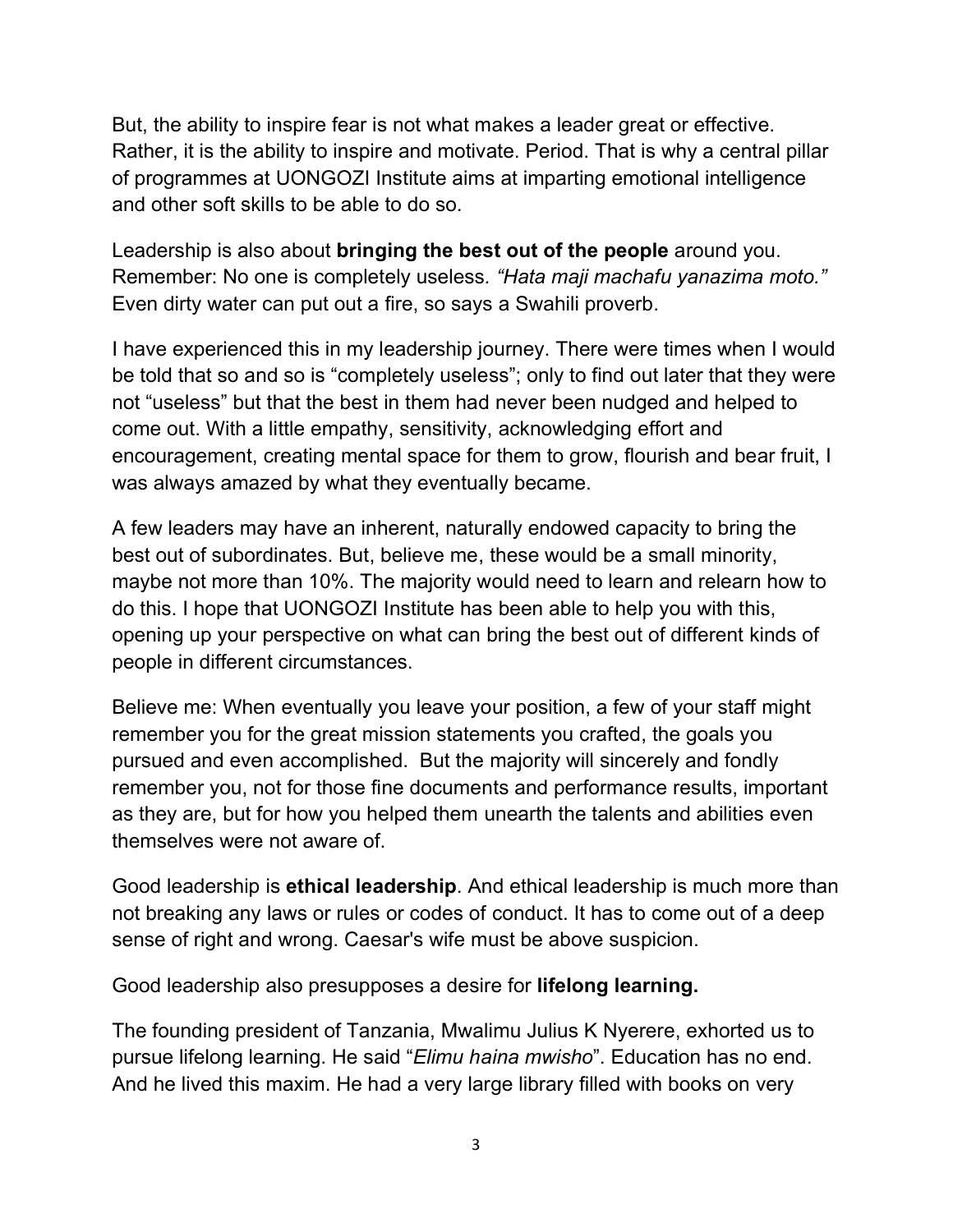many different subjects. He read a lot, as a result of which he was amazingly knowledgeable about all manner of things.

He showed us that learning and the pursuit of knowledge is, and has to be, a lifelong human endeavour. Uongozi Institute, with its programmes and resource centre, provides a perfect vehicle and opportunity for undertaking this endeavour for leaders, and I congratulate you for joining the ever-growing list of this institution's alumni.

But lifelong learning in its broader sense does not have to depend on attendance in academic institutions. The quest for new knowledge has to be self-motivated and driven. It is not just about acquiring capacity building for professional development; it is also about knowledge for the sake of knowledge, about stretching the length and breadth of the human intellect.

I always see the human mind as a rubber band; it will stretch as you stretch it. If you don't make an effort to stretch it, it will remain as short as it is. The choice is yours how you want your mind to be.

Many years ago, I had an encounter with a minister in an airport bookshop. I already had a number of books in my shopping bag. He asked me, "Ambassador, are you still reading such serious books? What more do you want to become?" I replied, "If I don't acquire new knowledge, pretty soon I become irrelevant in the changing world."

And remember the Swahili proverb: "Wealth, if you use it, comes to an end; learning, if you use it, increases."

So, I ask you to make a lifelong commitment to learn and to use your learning.

## **Conclusion**

Let me conclude by cautioning you on two fronts.

The first is in relation to **blame attribution**. When things go wrong, when targets are not met, when results are not praiseworthy, the easiest thing for some leaders to do is attribute this to poor staff performance. Maybe yes, and address it if it is; but this can also be a depiction of an inherent leadership problem. The problem could be, yes, YOU!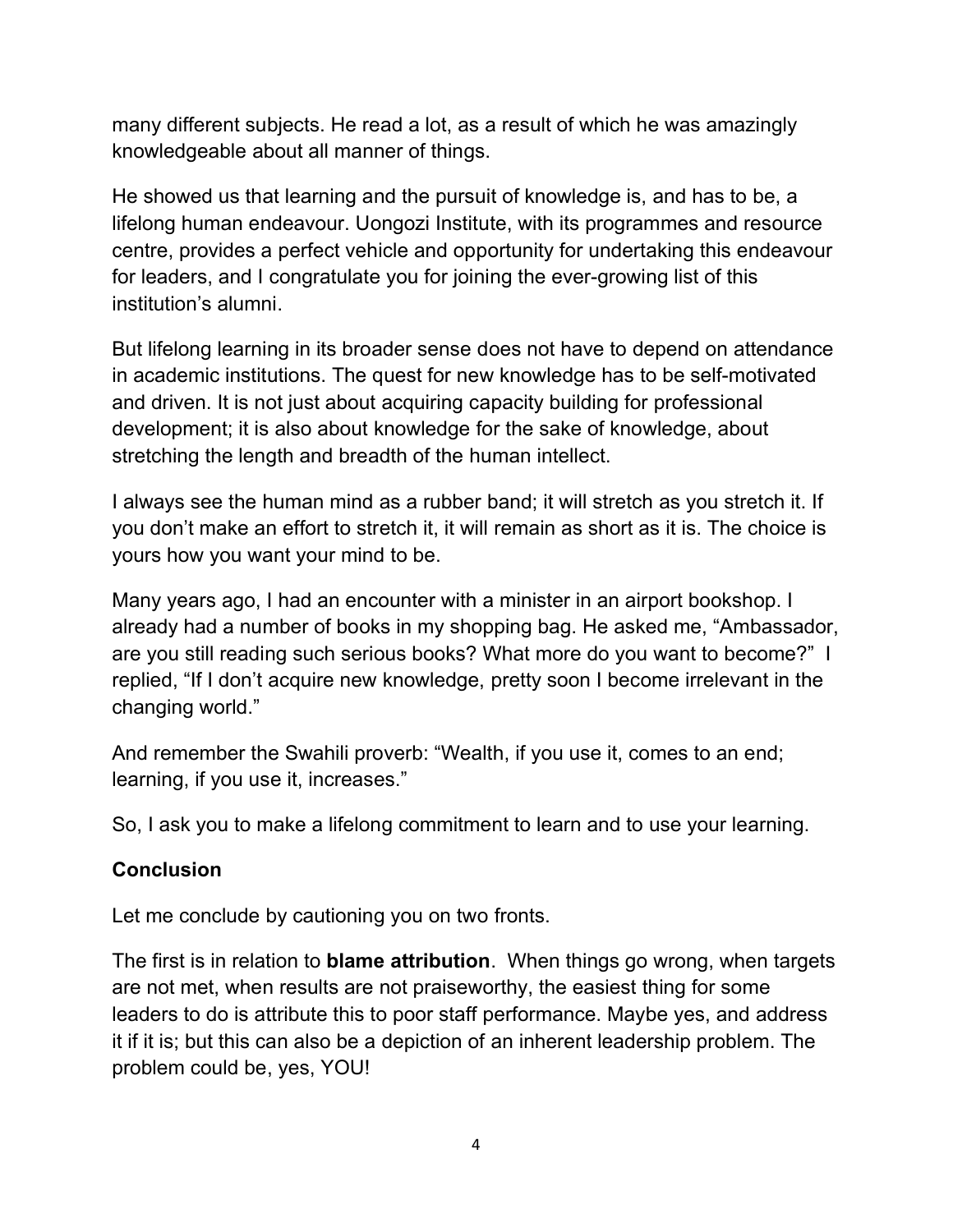So, ask yourself always: Do I want to be a feared leader, an average leader, or an exceptional leader.

I hope that your time at Uongozi Institute has helped to strengthen your character, and that this will be helpful as you go back to your work; character that will prepare you well to be an exceptional leader, a leader that is able to deal with any difficulties or challenges you might face.

The second thing I want to caution you on is in relation to those **leadership challenges**.

As Rev. Martin Luther King, Jr. said: "The ultimate measure of a man is not where he stands in moments of comfort and convenience, but where he stands in times of challenge and controversy."

And I say to you, the ultimate measure of your leadership will not be during moments of comfort and convenience, but in difficult times, because for sure difficult times will come.

Regardless of all the leadership tools and skills that Uongozi Institute has given you, the proof of the pudding is in the eating. In the real life, leadership is not a bed of roses; not least in how you handle the challenges inherent in leading human beings.

When I was appointed Chief Secretary, and hence Head of the Public Service, I received, as you would imagine, an avalanche of congratulations, but not much counsel on how to lead so many different types of people.

And you too, at your level, will lead all kinds of people: the prima donnas – vain or undisciplined people who find it difficult to work under direction or as part of a team; the know-alls, with a sense of entitlement; the well-connected who would want you to always remember that; or the rabble-rouser, thriving in office gossip, naysaying, fault-finding and trivialising everything; to mention but a few.

But take comfort in the knowledge that there are also very good people; and they are the majority. So, I would advise you to take heed to the counsel of William Shakespeare: "Love all, trust a few. Do wrong to none."

And above all, be principled and learn to balance well the boss-leader dichotomy. Over a century ago someone wrote something in relation to this dichotomy: